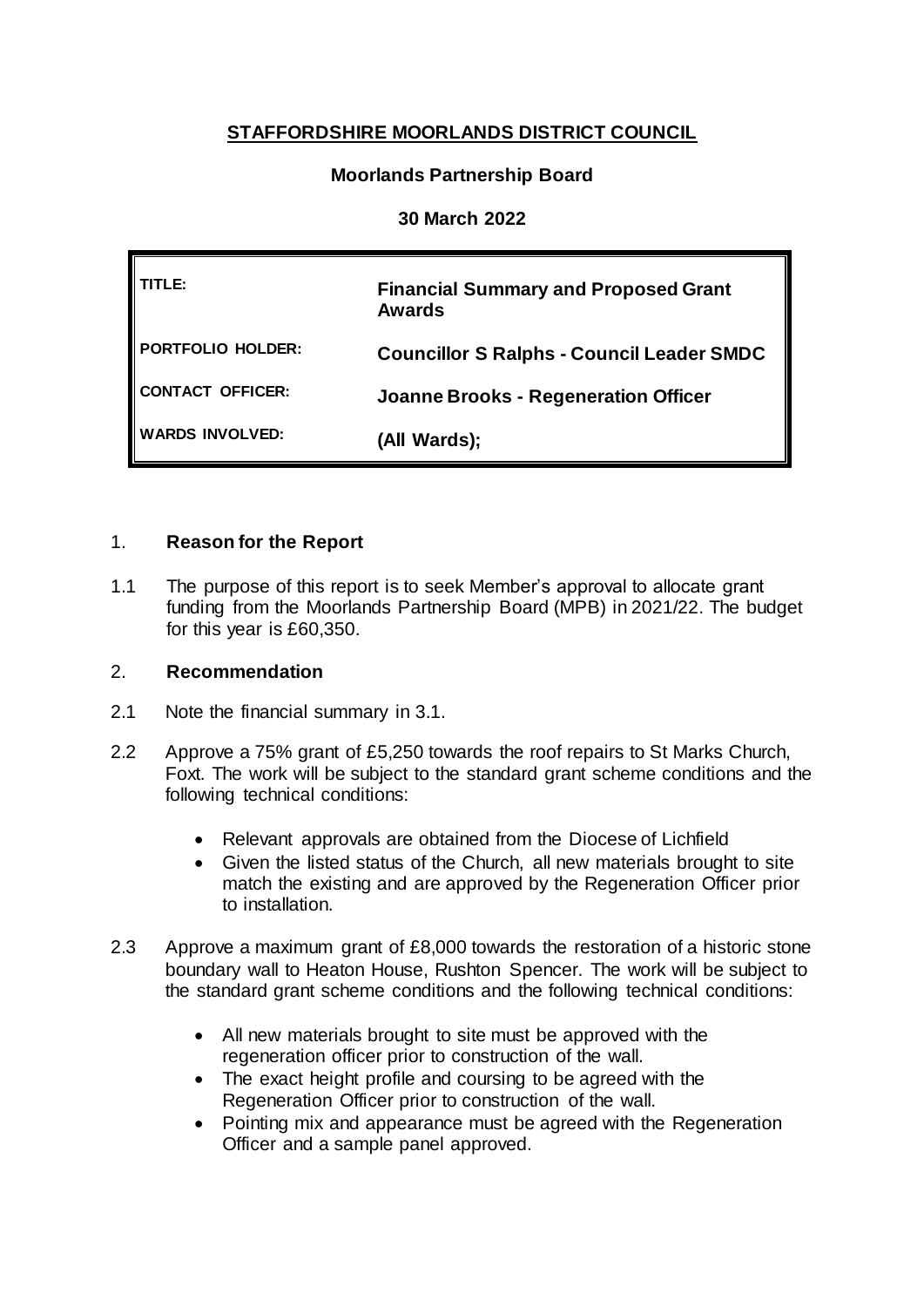- Any planning consents required are obtained prior to the construction of the wall.
- 2.4 Approve a 75% grant of £919 towards the installation of lectern and heritage interpretation panel at Hales Hall Pool, Cheadle. The work will be subject to the standard grant scheme conditions.
- 2.5 Approve a 75% grant of £4,046 towards the repair of two funerary monuments at St Giles Church in Cheadle. The work will be subject to the standard grant scheme conditions and the following technical conditions:
	- The relevant consents are approved by the local Diocese.
- 2.6 Approve a 75% grant of £ £4,500 towards the repair of the existing stone path at St Leonards Church, Ipstones. The work will be subject to the standard grant scheme conditions and the following technical conditions:
	- A pre site meeting is arranged with the Regeneration Officer to discuss the extent and scope of works with the contractor.
	- The existing stone path is recorded via a photographic record to ensure the coursing pattern is retained.
	- All new materials brought to site in terms of replacement flags and new stone edging kerbs to be approved with the Regeneration Officer.
	- Method of pointing to be agreed with the Regeneration Officer and sample of pointing approved.
- 2.7 Approve a 75% grant of £3,816 towards the production of the Upper Team Heritage Trail leaflet. The work will be subject to the standard grant scheme conditions.
- 2.8 Approve a maximum grant of £8,000 towards the roof repairs at the Guildhall, Alton Castle. The work will be subject to the standard grant scheme conditions and the following technical conditions:
	- All new materials brought to site must match the existing and be approved by the Regeneration Officer prior to installation.
	- Colour scheme for redecoration to be approved by the Regeneration Officer.
	- All new joinery details to match the existing exactly.
	- All new rainwater goods to be cast iron.
- 2.9 Approve a maximum grant of £8,000 towards the cost of replacement sliding sash windows at 19 Hugo Street, Leek. The work will be subject to the standard grant scheme conditions and the following technical conditions:
	- All replacement joinery details and profiles, glass and fixing methods to be discussed and agreed with the Regeneration Officer prior to manufacture.
	- Replacement windows to be an exact like for like replacement of the existing windows.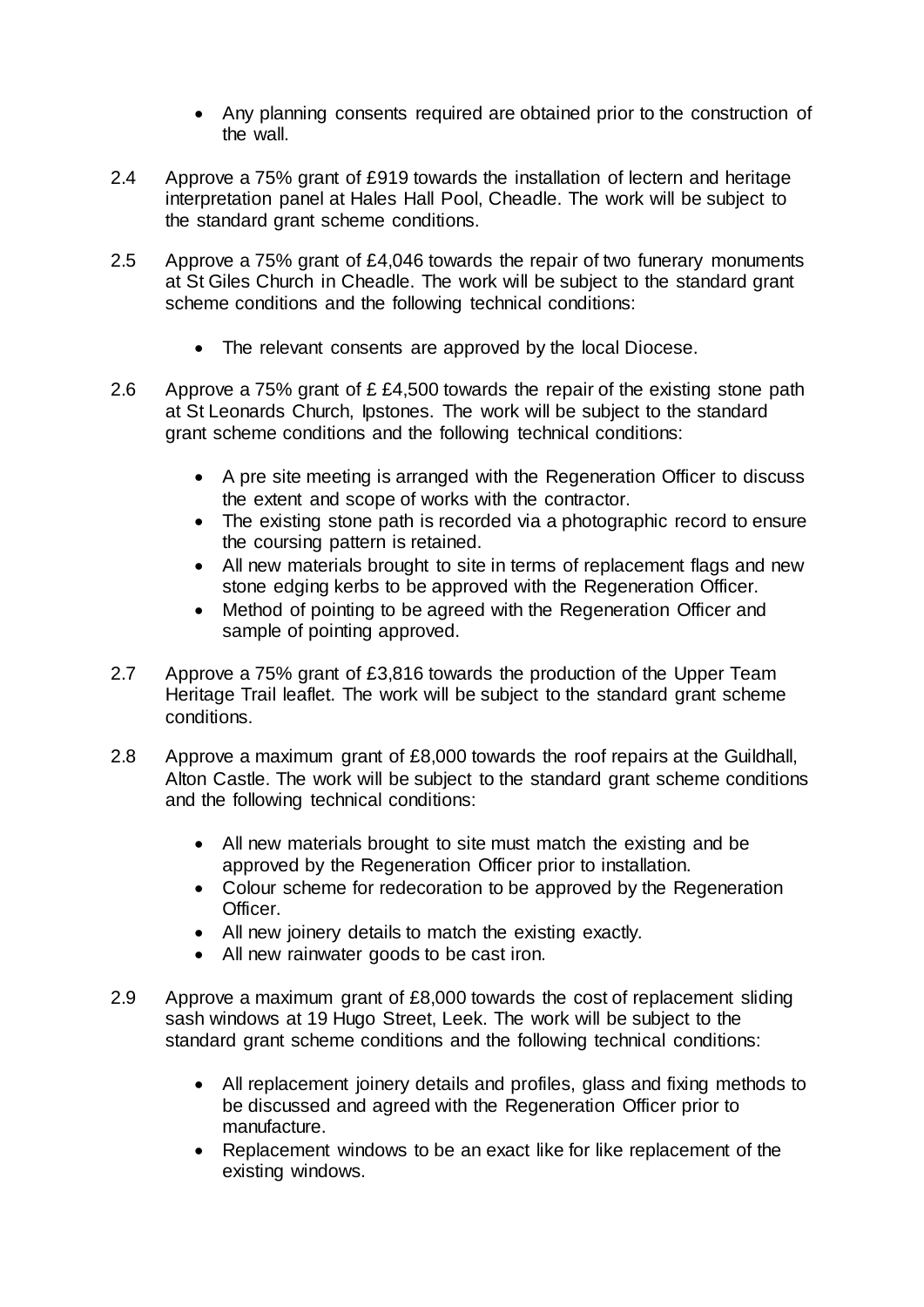- Redecoration scheme to be agreed with the Regeneration Officer prior to commencement of works.
- 2.10 Approve a 75% grant of £915 towards the reinstatement of the Ipstones boundary post. The work will be subject to the standard grant scheme conditions and the following technical conditions:
	- The new post is carved from English Oak to match the existing.
	- That the grant offer be reduced if a second estimate is lower.
- 2.11 Approve a 75% grant of £6,735 towards the cost of render, window and rainwater goods repairs on the east elevation of the Foxlowe Centre. The work will be subject to the standard grant scheme conditions and the following technical conditions:
	- Colour scheme for render, rainwater goods and windows to be agreed with the Regeneration Officer.
	- All new rainwater goods to be in cast iron.
	- Any replacement joinery details to match the existing sash windows exactly.
- 2.12 Approve a 75% grant of £3262 towards the planters at Biddulph The work will be subject to the standard grant scheme conditions
- 2.13 Approve a maximum grant of £8,000 towards the repair of the clay tile roof at the Den Engel, Leek. The work will be subject to the standard grant scheme conditions and the following technical conditions:
	- All new tiles brought to site must match the existing.
	- Any existing pointing must be racked about by hand and the finish and appearance of the new pointing to be agreed with the Regeneration Officer.
	- All new rainwater goods to be in cast iron.
- 2.14 Approve a maximum grant of £8,000 towards the reinstatement of a secret lead lined gutter at Christ Church Biddulph Moor. The work will be subject to the standard grant scheme conditions and the following technical conditions:
	- All new materials brough to site must match the existing exactly.
	- The appropriate code lead is used for the lining of the secret gutter.
	- All mortar removal is undertaken using hand tools.

### 3. **Executive Summary**

- 3.1 This report allows members to consider applications for environmental enhancement and heritage grants under the MPB for funding toward suitable projects within the district.
- 3.2 Members will recall that given the extraordinary circumstances of last year, the finance team agreed to roll forward any unallocated funds to the subsequent 4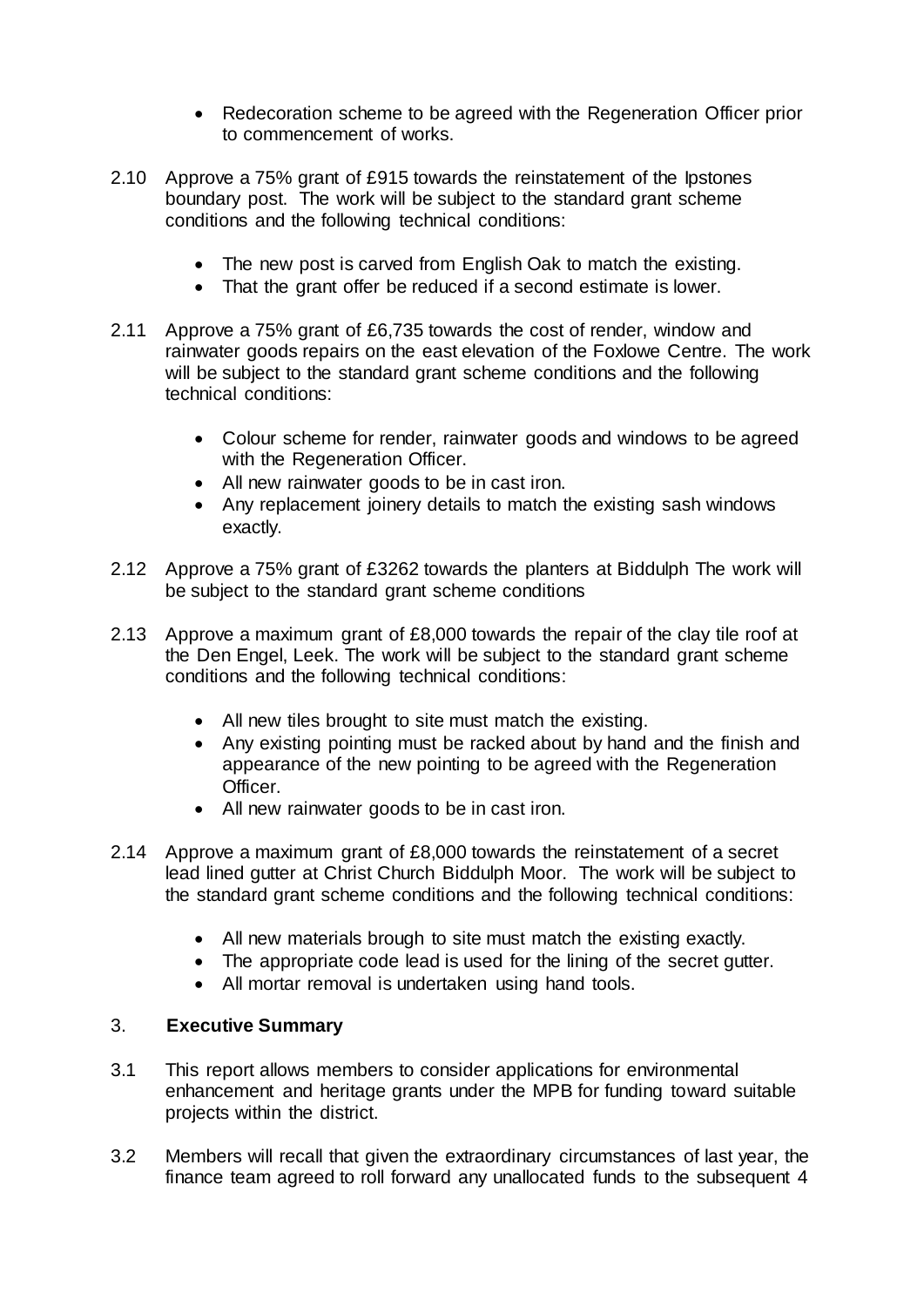years funding of the MPB. This results in an enhanced budget of £60,350 in 2021/22 followed by a further 3 years with a £60,000 budget. Members should note however that the usual budget rules apply and there is no ability to carry forward any unused allocation. If members recommend approval of the grant applications on this report then the table below represents the current financial position this year.

| <b>Scheme</b>                           | Budget £60,350 2021/22 |
|-----------------------------------------|------------------------|
| Grant offers to date:                   |                        |
| 6 Russell Street additional grant       | £350                   |
| St Edward's summer houses               | £8,000                 |
| Endon Village Well                      | £1,170                 |
| <b>Remaining funds</b>                  | £50,830                |
|                                         |                        |
| Potential grant offers from this        |                        |
| report:                                 |                        |
| St Marks Church - Foxt                  | £5,250                 |
| Heaton House - Rushton Spencer          | £8,000                 |
| Hales Hall Pool Lectern - Cheadle       | £919                   |
| Funerary Monuments - Cheadle            | £4,046                 |
| St Leonards Church - Ipstones           | £4,500                 |
| Heritage Trail - Upper Tean             | £3,816                 |
| Guildhall - Alton Castle                | £8,000                 |
| 19 Hugo Street - Leek                   | £8,000                 |
| Boundary Post - Ipstones                | £915                   |
| Foxlowe - Leek                          | £6735                  |
| <b>Biddulph planters</b>                | £3262                  |
| Den Engel - Leek                        | £8,000                 |
| Christ Church - Biddulph                | £8,000                 |
| Total of potential grant offers from    | £69,443                |
| this report                             |                        |
| Remaining grant budget for 2021/22      | £0                     |
| <b>Advanced allocation from 2022/23</b> | £18,613                |
| <b>Remaining budget for 2022/23</b>     | £41,387                |

3.3 There is a remaining budget of £50,830 to be awarded this year. After the circulation of a revised grant leaflet and publicity within the local press a significant number of grant applications have been received (13). As a result, there are insufficient funds to offer grants to all these from within this financial year. However, in agreement with the Council's finance section, the Board can offer grants to all, with any overspend being met from next year's budget of £60,000. This means that when we hold the Board's first meeting of the year (July 2022) £18,613 will already have been allocated. Given previous difficulties in allocating grants this will prove a significant step in grant allocation for 2022/23.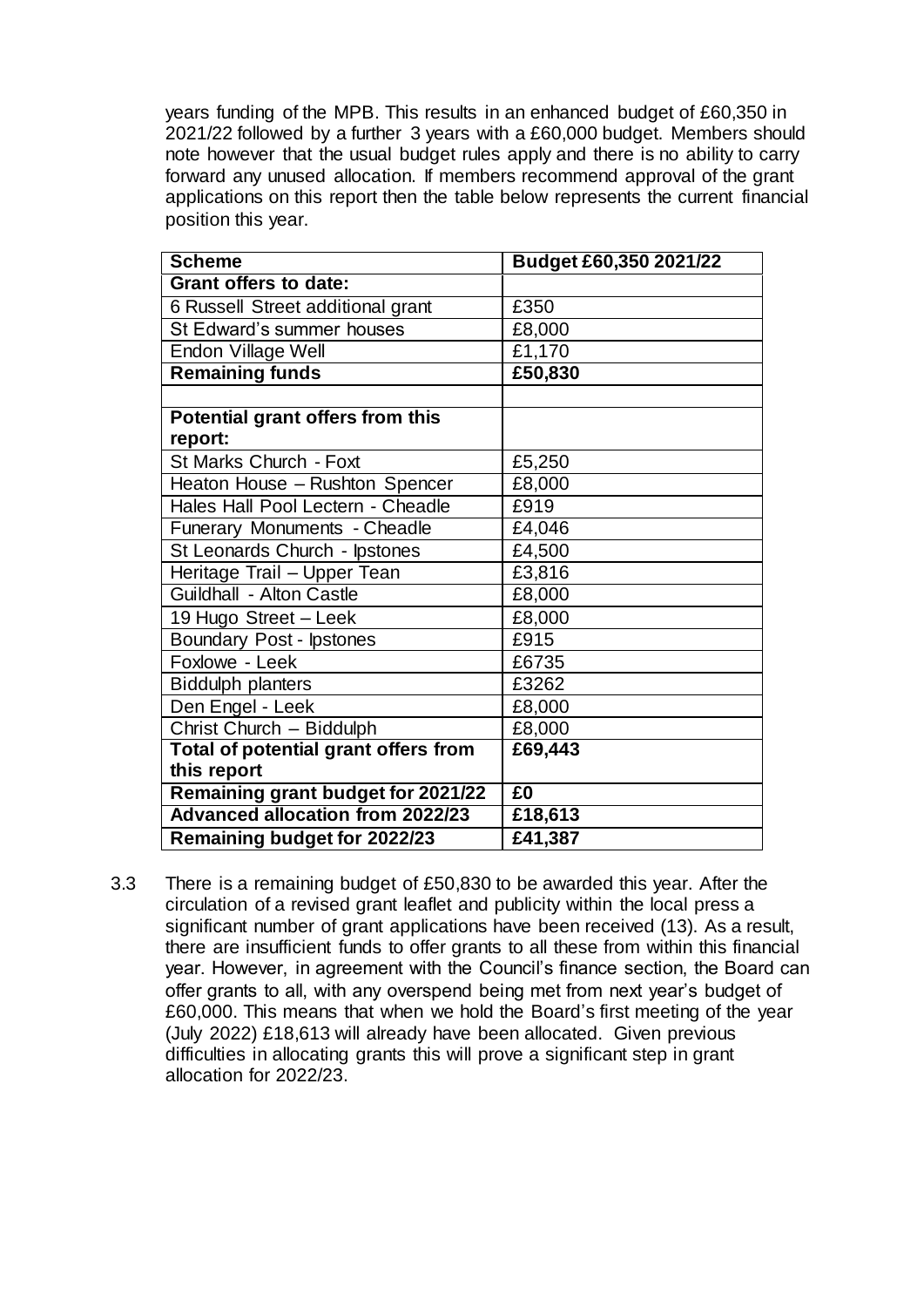## 4. **How this report links to Corporate Priorities**

- 4.1 This report concerns publicly funding the enhancement, restoration or repair of historic properties or places that are either listed or an identified heritage asset. This, in turn, is related to the Council's corporate aim 3:
	- To help create a strong economy by supporting further regeneration of towns and villages.

### 5. **Alternative Options**

- 5.1 To not approve environmental and heritage grant awards under the Moorlands Partnership Board and not allocate the capital budget of £60,350 set aside for this grant scheme. As a result, the MPB would not be able to continue to financially assist a number of environmental and heritage projects throughout the district and secure the repair, restoration and enhancement of heritage features, places and buildings. NOT RECOMMENDED
- 5.2 To continue to approve environmental and heritage grant awards to suitable projects throughout the district and to ensure the allocation of the budget of £60,350 this year. As a result, the MPB can financially assist with projects that secure the repair, restoration or enhancement of heritage features, places and buildings and contribute towards the further regeneration of town and villages through Staffordshire Moorlands. RECOMMENDED

### **6. Implications**

- 6.1 Community Safety No implications at this stage.
- 6.2 Workforce The Moorlands Partnership Scheme is administered by an officer within the Regeneration Team with assistance when required from the council's Conservation Officer.
- 6.3 Equality and Diversity/ Equality Impact Assessment No implications at this stage.
- 6.4 Financial considerations There are allocations within the capital programme for the funding of the Moorlands Partnership scheme. The latest financial position states that there is £30,136 of outstanding works still to be claimed.
- 6.5 Legal Local authorities are empowered to give grants towards improvements in conservation areas under Section 57 of the Planning (Listed Buildings and Conservation Areas) Act 1990.
- 6.6 Climate Change No Implications at this stage.
- 6.7 Consultation Grant offers are made in consultation with and approved by the Moorlands Partnership Board. Where required, projects that require planning permission and listed building consent are subject to the normally statutory consultations.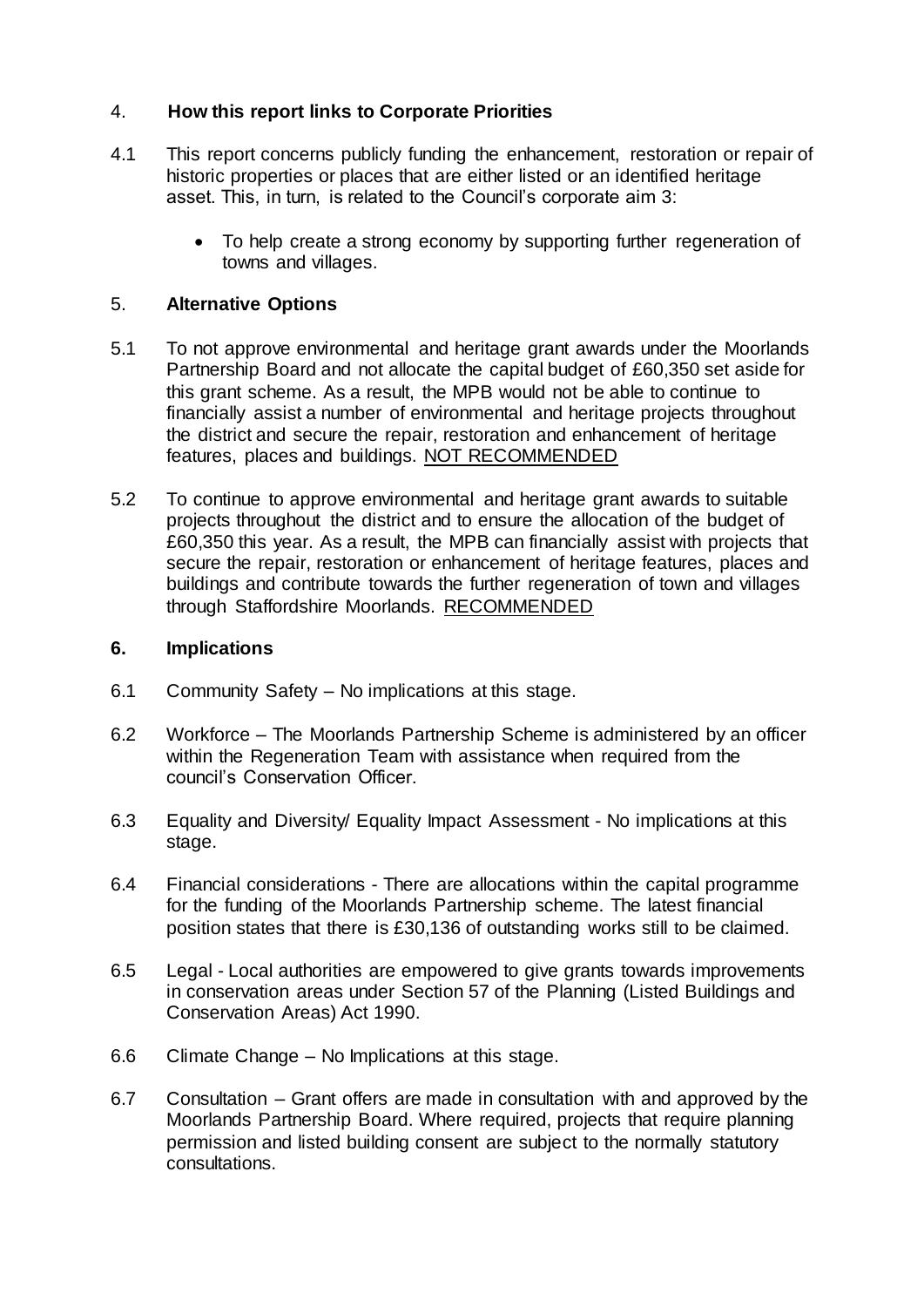### **Neil Rodgers Executive Director (Place)**

**Web Links and Background Papers**

### **Location Contact details**

Joanne Brooks Regeneration Officer joanne.brooks@highpea k.gov.uk

### **7. PROPOSED GRANT AWARDS**

### 7.1 **St Marks Church Foxt**

St Marks is a listed Church lying in the village of Foxt and dated 1838. A cycle of restoration works began in 2009 with the reinforcement of the roof structure, refurbishment of the interior, providing hospitality amenities and repairs to the boundary walls and gate posts. The repair of the roof will be a culmination of the refurbishment works. The roof repairs consist of removing the existing tiles, to a height of 1m above the gutter line and replacing the felt, batons and lead flashing. The coping stones will also be lifted and re-bedded.

Two estimates have been received for the works the lowest of which totals £7,000.

### **Recommendations**

- 7.2 Members of the Board are recommended to approve a 75% grant of £5,250 towards the cost of eligible works totalling £7,000 (exclusive of VAT). The work will be subject to the standard grant scheme conditions and the following technical conditions:
	- Relevant approvals are obtained from the Diocese of Lichfield
	- Given the listed status of the Church, all new materials brought to site match the existing and are approved by the Regeneration Officer prior to installation.

### 7.3 **Heaton House, Rushton Spencer**

An application has been received from the owners of Heaton House Farm in Rushton Spencer to reinstate an historic garden boundary wall.

The property offers an imposing and historic farm complex which is now used for wedding venues. It is neither listed nor in a conservation area but has historical value. The farmhouse was constructed in 1824 and by 1851 it was a working farm and home to a local surgeon. In 2003 the farm was converted to a wedding venue and since then the farm buildings have been converted to accommodation and the complex extended.

The farm complex was originally contained by a significant sandstone wall.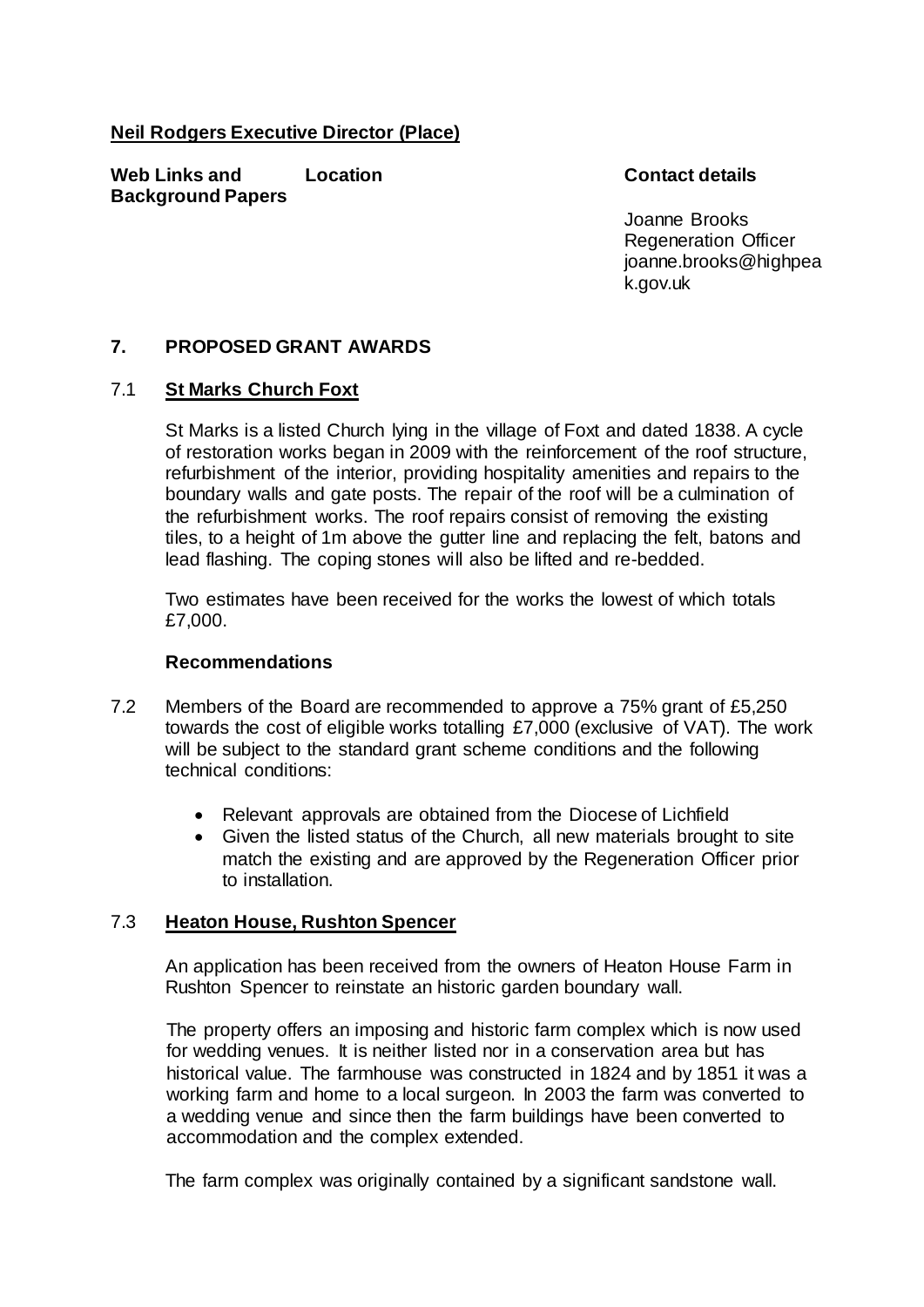However in 1970 parts of the boundary wall were taken down and replaced with a concrete block wall for agricultural purposes. The owners wish to remove the concrete block wall and reinstate the historic decorative handdressed sandstone wall, (which also acts as a boundary wall) at Heaton House Farm. The wall is road facing so offers a significant visual enhancement to the public. It will be matched to existing walls which have been refurbished 20 years ago.

Two estimates have been received for the works the lowest of which totals £75,000 (exc of VAT).

### **Recommendations**

- 7.4 Members of the Board are recommended to approve a maximum grant of £8,000 towards the cost of eligible works totalling £75,000 (exc of VAT). The work will be subject to the standard grant scheme conditions and the following technical conditions:
	- All new materials brought to site must be approved with the Regeneration Officer prior to construction of the wall.
	- The exact height profile and coursing to be agreed with the regeneration officer prior to construction of the wall.
	- Pointing mix and appearance must be agreed with the regeneration officer and a sample panel approved.
	- Any planning consents required are obtained prior to the construction of the wall.

## 7.5 **Hales Hall Pool, Cheadle**

An application has been received to provide a heritage interpretation panel at the entrance to Hales Hall Pool. This will illustrate the history of the area and include information and walking trails relating to the heritage of the area – Coal mining and tramways, Woodhead Hall (home to RAF Cheadle during the war), Hales Pond and Hales Hall mansion (1712).

The lectern will hold an A1 sized sheet that details walks available in the vicinity and points of historical interest on the walks. The lectern will be made of metal and concreted into the ground. There will be an area of hard standing around the lectern in order to make it accessible for wheelchair users.

Two estimates have been received for the supply of the lectern the lowest of which totals £600 (including VAT). One estimate has been obtained for fixing the lectern in position totalling £625 (exclusive of VAT).

### **Recommendations**

7.6 Members of the Board are recommended to approve a 75% grant of £919 towards the cost of eligible works totalling £1,225 (inc of VAT). The work will be subject to the standard grant scheme conditions.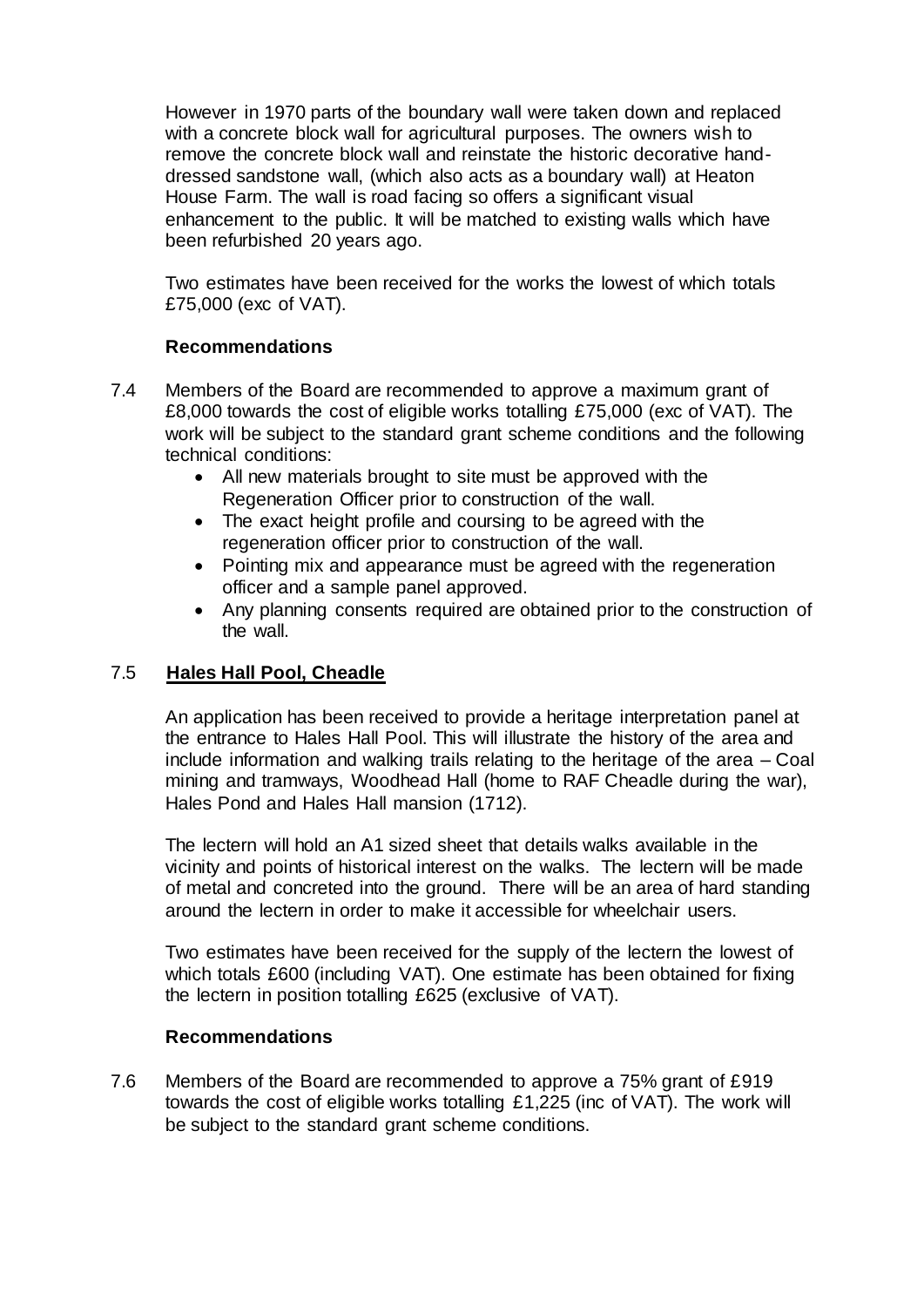## 7.7 **Funerary Monuments at St Giles Church, Cheadle**

An application has been received from the Cheadle Discovery Group to carry out some conservative repairs and consolidation to monuments in a closed graveyard in Cheadle. The Grosvenor Tomb is listed and requires repointing and a marble slab reattaching at one end. The Griffin tomb is not listed and requires the repositioning of the base stones which have sunk. The works are very much align with the work carried out by the Moorlands Partnership Board – Programme of funerary monuments repair, which is now complete.

On inspection of the monuments there are some concerns over the structure of the vault and hence the potential reason for the sunken base stones. As a consequence, until the entrance stone has been lifted it is unknown what the course of action will be, if any, to address this. As such, the estimates have been prepared on a worst case scenario.

Two estimates have been received for the works the lowest of which totals £5,395.

### **Recommendations**

- 7.8 Members of the Board are recommended to approve a 75% grant of £4046 towards the cost of eligible works totalling £5,395 (exc of VAT). The work will be subject to the standard grant scheme conditions and the following technical conditions:
	- The relevant consents are approved by the local Diocese.

## 7.9 **St Leonards, Ipstones**

An application has been received from St Leonards church warden for assistance to relay the existing path from the churchyard gate to the south porch. The church is grade II\* listed and occupies an impressive location within Ipstones and the conservation area. The existing path is in much need of repair with broken and sunken stone flags. The project consists of relaying the flags, replacing any broken and reinstating a stone edging kerb to the path which is currently concrete.

Two estimates have been received for the works the lowest of which totals £6000.

### **Recommendations**

- 7.10 Members of the Board are recommended to approve a 75% grant of £4,500 towards the cost of eligible works totalling £6,000 (exc of VAT). The work will be subject to the standard grant scheme conditions and the following technical conditions:
	- A pre site meeting is arranged with the Regeneration Officer to discuss the extent and scope of works with the contractor.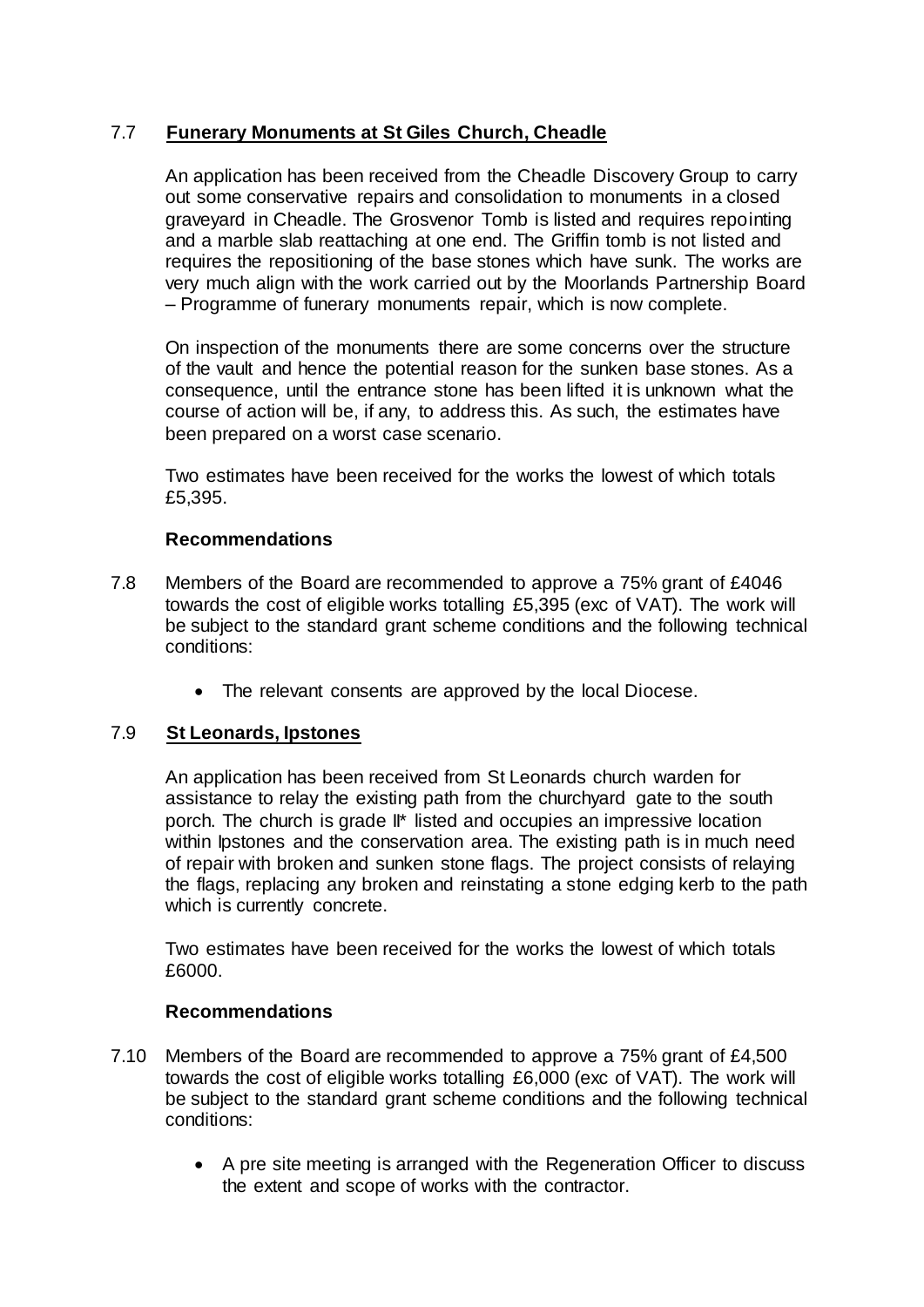- The existing stone path is recorded via a photographic record to ensure the coursing pattern is retained.
- All new materials brought to site in terms of replacement flags and new stone edging kerb to be approved with the Regeneration Officer.
- Method of pointing to be agreed with the Regeneration Officer and sample of pointing approved.

### 7.11 **Upper Tean Heritage Trail and Map**

Checkley Parish Council have applied for grant assistance to provide a heritage trail that will encompass the whole of the moorland's village of Upper Tean, surrounding landscape and heritage sites. Subject to owner approval, there will be 10 locations with wall mounted plaques on buildings/places of heritage significance across the village and 2 interpretation panels at the Upper Tean Recreation Ground and one full height board in Well Meadow Gardens.

The heritage trail will be promoted by a map distributed to all households in the village, the parish, and immediate neighbours. The ambition is to inform, engage, educate, and generate on-going interest and encourage the community to venture out to experience their heritage and history. This will also build upon and enhance the activity of the local schools, already engaged in heritage walks around the village. The map would be both paper (printed) and electronic (a pdf - and downloadable). The electronic heritage trail map would be housed on the Parish Council website and be disseminated through Support Staffordshire; Tourist Information (Leek), The Moorlands Federation (schools) as well any other appropriate networks.

A number of estimates have been received for the works the lowest of which totals £5,088. These are itemised below:

| £880      |
|-----------|
| £975      |
| £2,000    |
| £1,554.80 |
| £180      |
| £1350     |
| £148.19   |
| £5,088    |
|           |

### **Recommendations**

- 7.12 Prior to making a grant award members may want to consider if the grant should extend to the distribution of the leaflet through the postal services at a cost of £1350. Whilst adequate distribution is an important element of the project, in raising its awareness, it is not normally something that would be eligible for grant assistance.
- 7.13 Members of the Board are therefore asked to consider recommending a 75% grant of £3,816 towards the cost of eligible works totalling £5,088 (exc of VAT). Or, reducing the grant award to £2804 by removing the distribution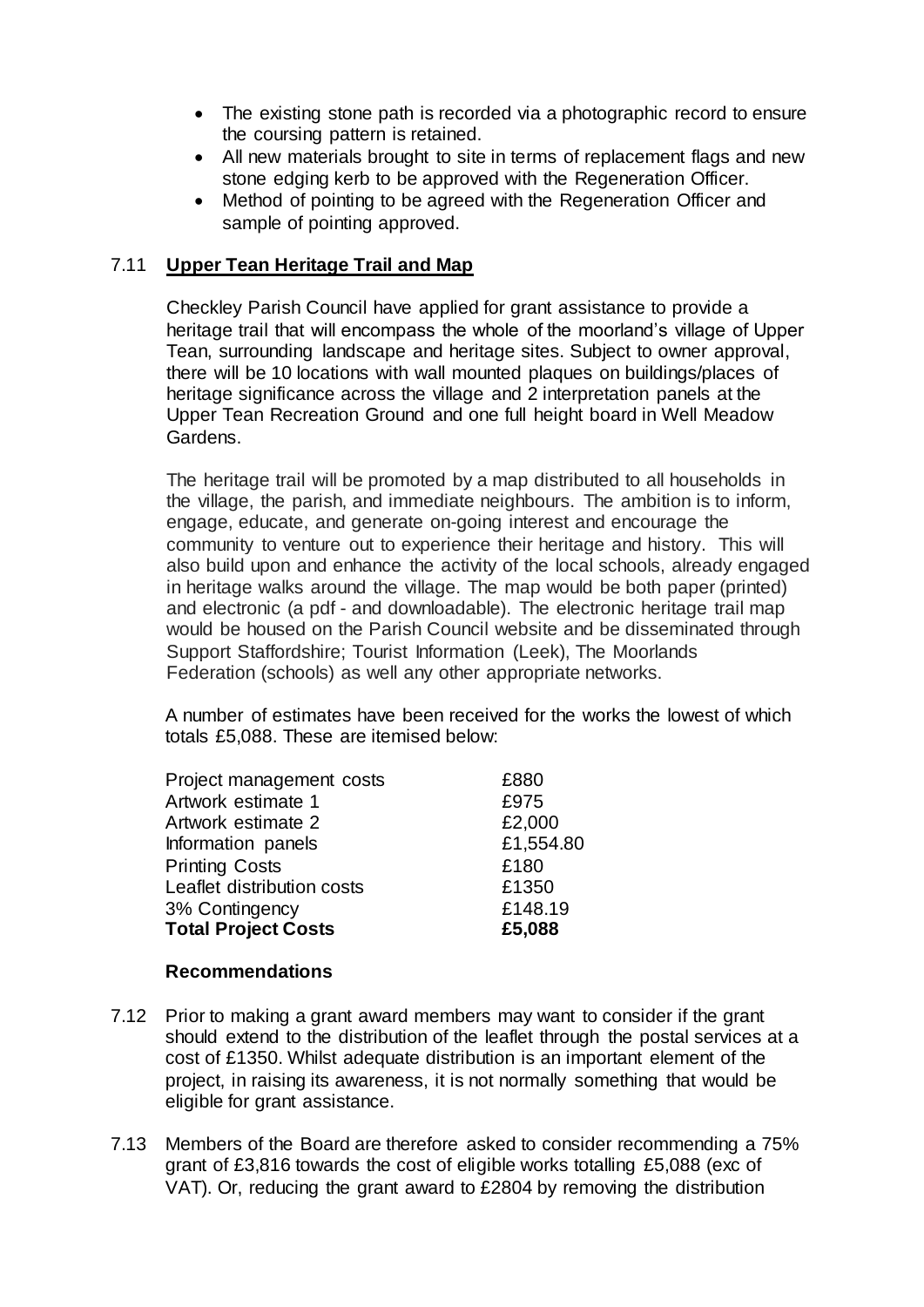costs from the eligible costs. The work will be subject to the standard grant scheme conditions.

#### 7.14 **Guildhall, Alton Castle**

An application has been received from the Kenelm Youth Trust for the roof repairs to the Guildhall, located at Alton Castle. The Trust is a registered charity supporting disadvantaged young people throughout the West Midlands. It operates out of Alton Castle, a Grade I listed gothic castle, and utilises the surrounding buildings and extensive grounds to deliver educational day and residential activity programmes. The Guildhall (Grade II listed) is used for recreational activities. The complex forms a nationally important collection- of buildings designed in the mid-19<sup>th</sup> century by the acclaimed Gothic architect Pugin for the 16th Earl of Shrewsbury.

Whilst the most recent Quinquennial Inspection Report (August 2021) confirms that the historic properties are in a good state of repair and well maintained, it did raise one emergency roof repair – to the Guildhall. An Architect's Inspection report (2021) confirmed that the roof is suffering from significant recurring leaks and rot. It shows major defects in both the dormer roof structures and roofing finish due to water ingress. The project proposes a programme of urgent works to the Guildhall roof and repairs to the six integrated dormer roof windows in order to preserve the built heritage and enable ongoing use by community youth groups.

The Guildhall is a large, potentially well ventilated, internal area. It is a key communal area for visiting groups for internal learning and delivery of activity programmes for children and young people. It is also used as a hospitality space for conference and wedding bookings and is an area that is integral to the visitor experience on the Pugin Guided Tours to the visiting public.

The roof works include the reroofing of the main roof, including six hipped roofs over the dormer windows, carrying out timber splice repair to window frames and overhauling opening casement windows. New cast iron rainwater guttering to the main roof and new cast iron guttering to the dormer windows.

Two estimates have been received for the works the lowest of which totals £136,572. This does not include VAT as the applicant is able to recover the VAT element. The funds raised to date total £60,000 which leaves a shortfall of £76,572. The Trust have submitted grant applications to a number of organisations totalling £75,000. However, it is unlikely that all of these will be successful.

Given the historic significance of the building and wider complex and the charitable status of the applicant and community use of the Guildhall this would be a worthy project for the Board to support.

#### **Recommendations**

7.15 Members of the Board are recommended to approve a maximum grant of £8,000 towards the cost of eligible works totalling £136,572 (exc of VAT). The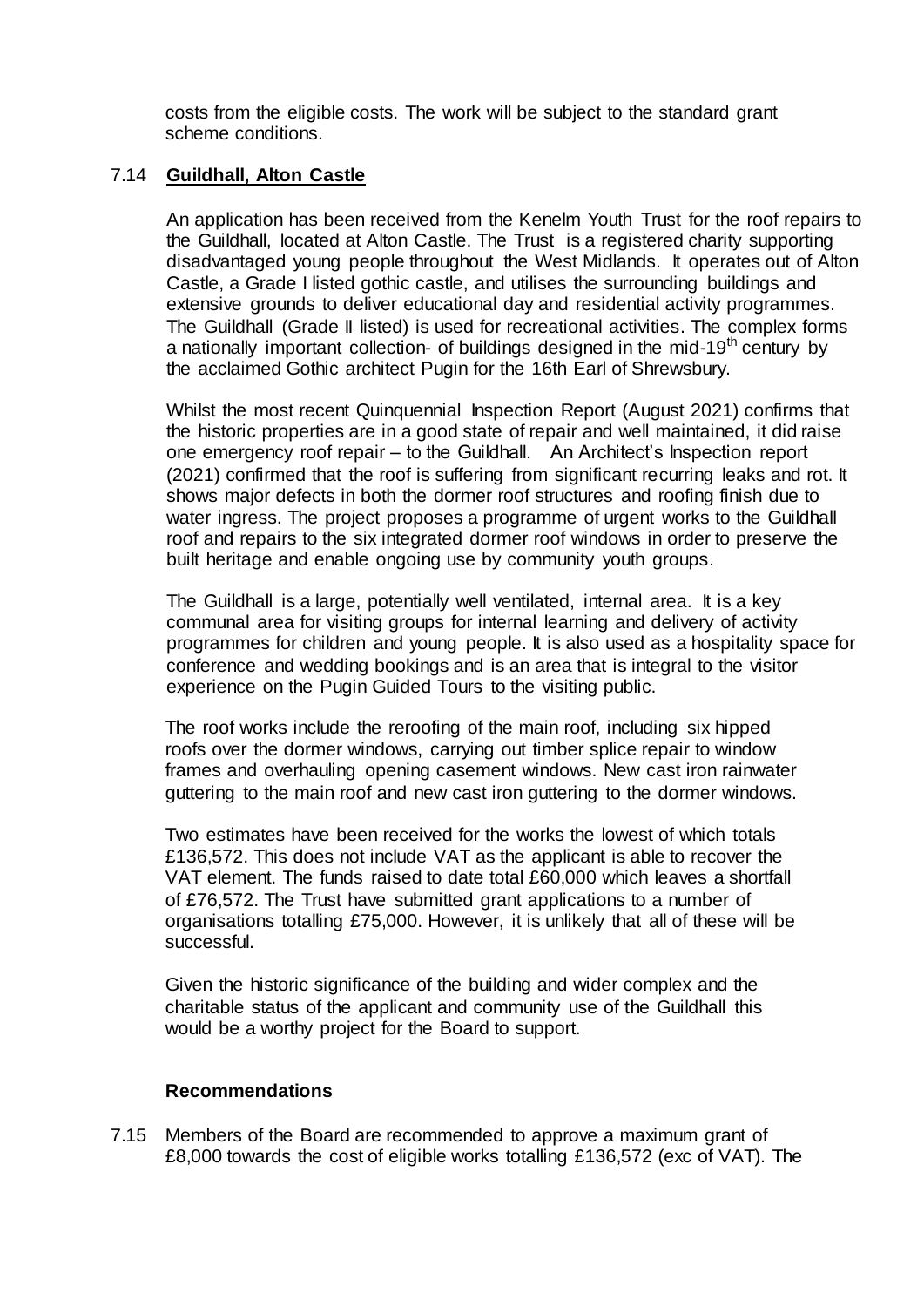work will be subject to the standard grant scheme conditions and the following technical conditions:

- All new materials brought to site must match the existing and be approved by the Regeneration Officer prior to installation.
- Colour scheme for redecoration to be approved by the regeneration officer.
- All new joinery details to match the existing exactly.
- All new rainwater goods to be cast iron.

### 7.16 **19 Hugo Street, Leek**

19 Hugo Street is a fine Victorian brick semi detached property lying within a residential area of the Leek Conservation Area. It has been empty for a number of years but is fortunate in retaining a full set of sliding sash windows. However, given its vacancy the property has deteriorated and the new owners are keen to restore its Victorian splendour. They have had two quotes for the work both of which confirm that the existing windows are beyond repair. They are therefore requesting a grant to reinstate new sash windows to the front and gable elevation. These will be constructed in timber to match exactly the existing windows.

The restoration of this property will be a significant enhancement to this area.

Two estimates have been received for the works the lowest of which totals £13,000 (exc of VAT).

### **Recommendations**

- 7.17 Members of the Board are recommended to approve a maximum grant of £8,000 towards the cost of eligible works totalling £13,000 (exc of VAT). The work will be subject to the standard grant scheme conditions and the following technical conditions:
	- All replacement joinery details and profiles, glass and fixing methods to be discussed and agreed with the Regeneration Officer prior to manufacture.
	- Replacement windows to be an exact like for like replacement of the existing windows.
	- Redecoration scheme to be agreed with the Regeneration Officer prior to commencement of works.

### 7.18 **Boundary Post, Ipstones**

Ipstones Parish Council have applied for funding from the Board to replace an existing boundary post that marks the parish boundary at Collyhole Brook between Ipstones and Cheddleton. The existing post has now split and the Parish Council are keen to replace this with a new post carved from English oak. It will have the parish name and crest carved on the post.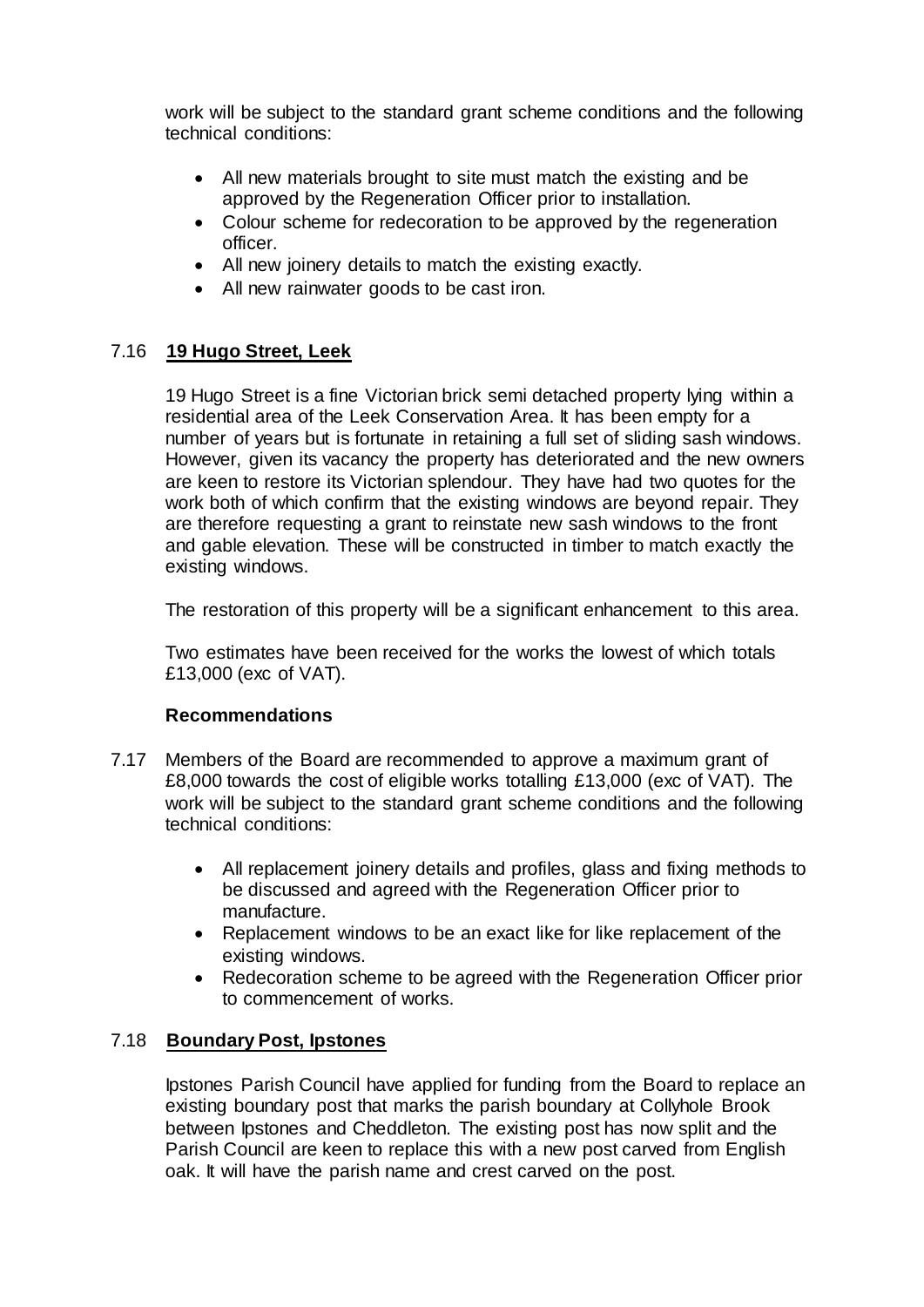Given the specialist nature of the work, to date only one estimate has been provided, although a further estimate is being pursued. The current estimate totals £1220 and includes for the fixing of the post.

#### **Recommendations**

- 7.19 Members of the Board are recommended to approve a 75% grant of £915 towards the cost of eligible works totalling £1220 (exc of VAT). The work will be subject to the standard grant scheme conditions and the following technical conditions:
	- The new post is carved from English Oak to match the existing.
	- That the grant offer be reduced if a second estimate is lower.

### 7.20 **Foxlowe, Leek**

A further grant application has been received from the Foxlowe Arts Centre for the repair of the East extension dated (1834 – 1919). The works consist of; render repairs, joinery repairs to sash windows, rationalisation of rainwater goods and the repair of timber soffits.

The listed property is used for a café, arts centre, cultural and creative hub and venue for local events. It provides a thriving centre for arts related projects within the centre of Leek.

The Foxlowe has benefited from 2 previous grant awards from the Board as follows:

- 1. £4000 in 2018 for roof repairs
- 2. £8000 in 2019 for render and window repairs to the rear

Two estimates have been received for the works the lowest of which totals £8,980.

### **Recommendations**

- 7.21 Members of the Board are recommended to approve a 75% grant of £6,735 towards the cost of eligible works totalling £8,980 (exc of VAT). The work will be subject to the standard grant scheme conditions and the following technical conditions:
	- Colour scheme for render, rainwater goods and windows to be agreed with the Regeneration Officer.
	- All new rainwater goods to be in cast iron.
	- Any replacement joinery details to match the existing sash windows exactly.

### 7.22 **Heritage Planting Project, Biddulph Town Centre**

Working with Britain in Bloom, Biddulph Town Council are installing 12 new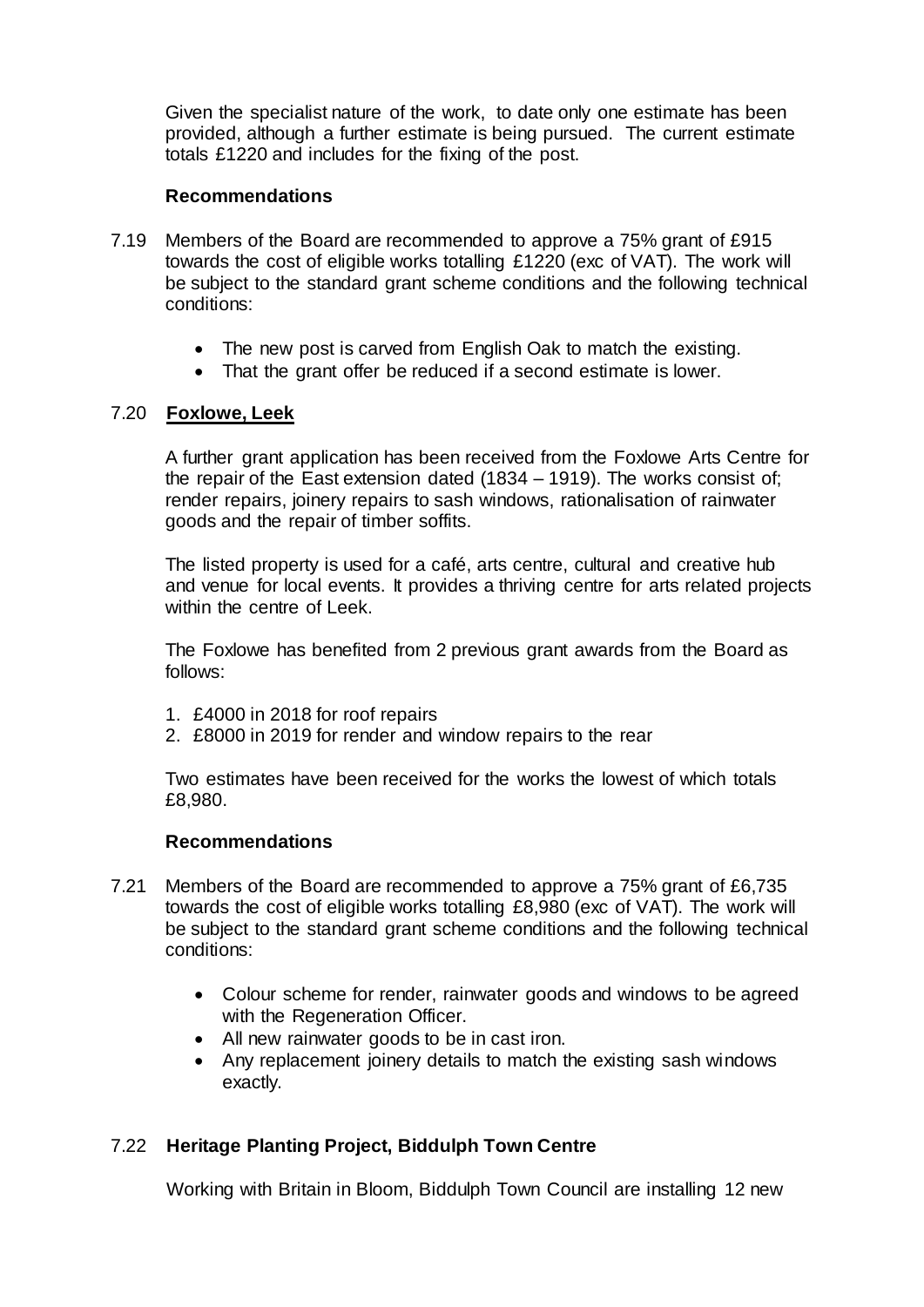planters within the town centre to replace existing rotten planters. The planting will be focused upon a heritage planting scheme of Box, Calendula and Heliotrope. Box is a Victorian plant used in formal and informal settings where it is kept trimmed into a shape. Calendula and Heliotrope have been used over the centuries with some medicinal properties. The planters will be maintained by County Highways and grounds maintenance staff.

Two estimates have been received for the works, the lowest of which totals £4350.

In the past the Board has not previously awarded grant funding towards planters or planting schemes within Staffordshire Moorlands. However, the Moorlands Partnership Board's Terms of Reference does allow for awards to be made towards 'projects of enhancement deemed acceptable by the Board'.

- 7.23 If considered acceptable by the Board, Members are recommended to approve a 75% grant of £3,262 towards the cost of eligible works totalling £4,350 (exc of VAT). The work will be subject to the standard grant scheme conditions and the following technical conditions:
	- A second estimate is obtained and the grant reduced accordingly if this proves to be lower.

### 7.24 **Den Engel, Leek**

The Den Engel is an historic property located on Stanley Street, Leek. It is not listed but lies within the Leek Conservation Area and makes a positive contribution to the historic significance of the area. Formerly a pub/restaurant the new owners will continue to run the venue as a Belgian beer bar and intend to reopen the restaurant in the near future. They are keen to provide a welcoming venue for both locals and visitors to enjoy and play a key role in the community, becoming a destination for local societies & clubs and tasting sessions.

A recent condition survey has highlighted that the roof is in a poor state of repair and requires a complete renovation of the roof and chimney, including the internal structural timbers.

Two estimates have been received for the works the lowest of which totals £28,000.

- 7.25 Members of the Board are recommended to approve a maximum grant of £8,000 towards the cost of eligible works totalling £28,000 (exc of VAT). The work will be subject to the standard grant scheme conditions and the following technical conditions:
	- All new tiles brought to site must match the existing.
	- Any existing pointing must be racked about by hand and the finish and appearance of the new pointing to be agreed with the regeneration officer.